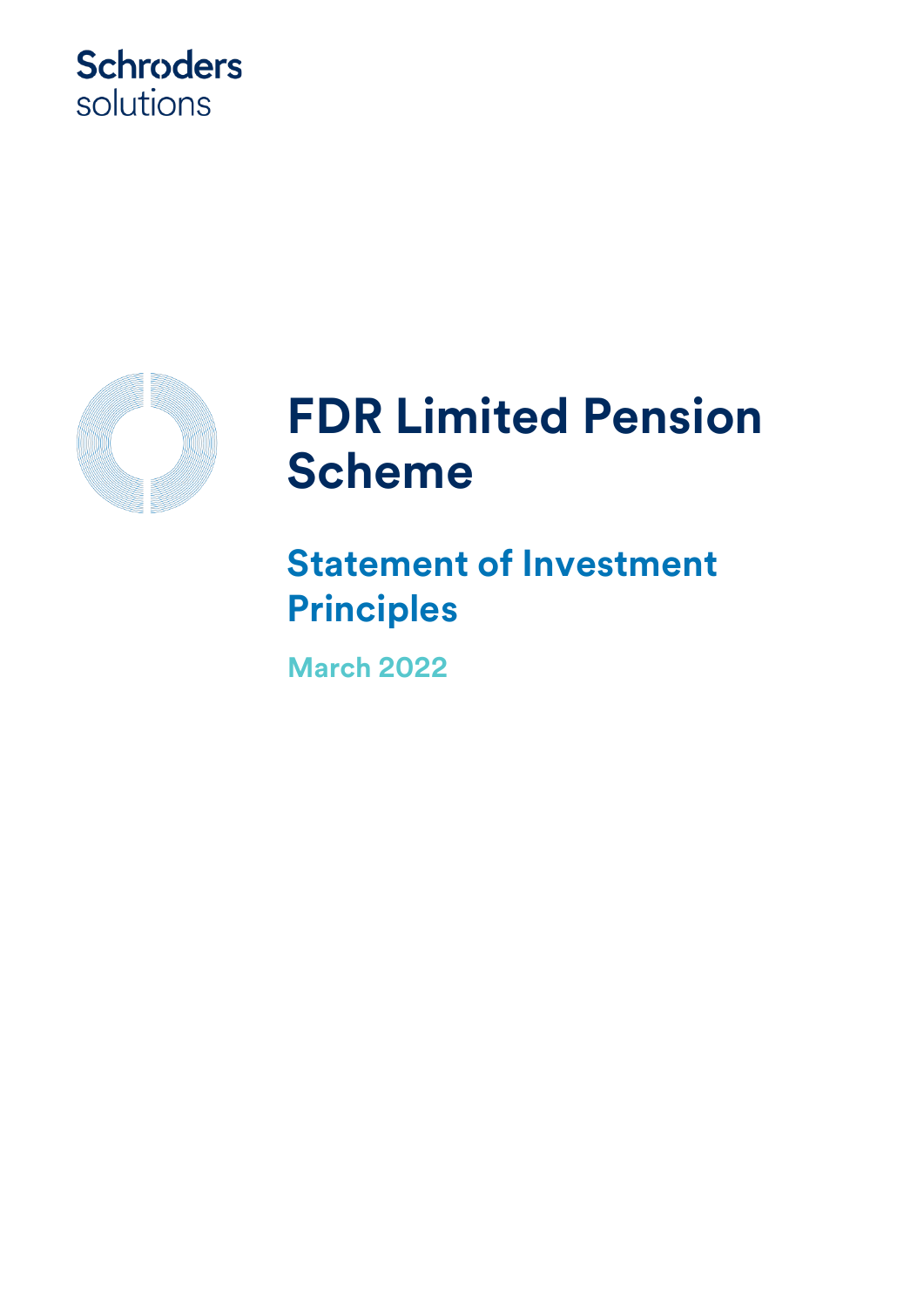## **Contents**

| 8. |                   |  |
|----|-------------------|--|
|    |                   |  |
|    |                   |  |
|    |                   |  |
|    |                   |  |
|    | <b>Appendix 1</b> |  |
|    |                   |  |

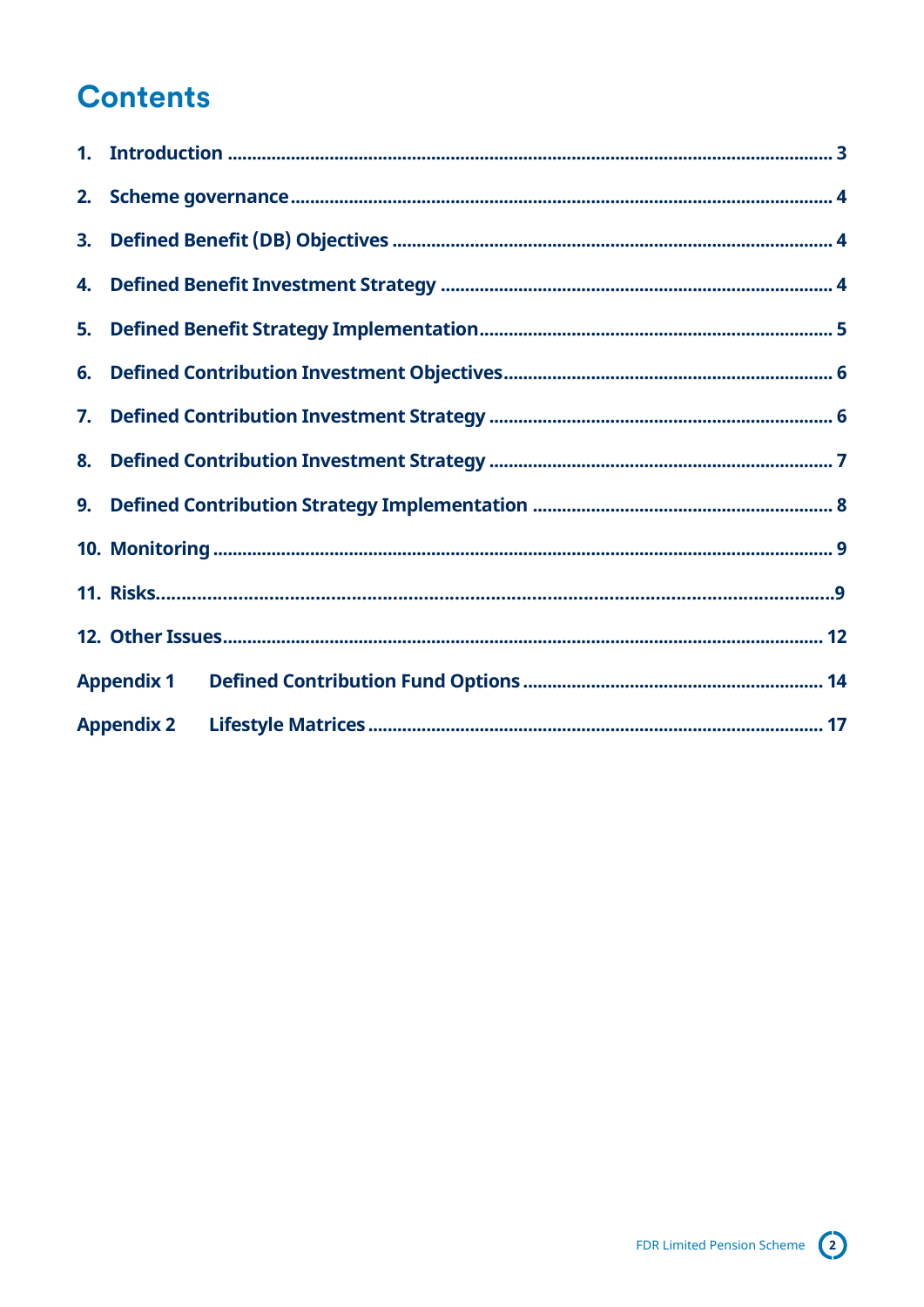## <span id="page-2-0"></span>**1. Introduction**

This document constitutes the Statement of Investment Principles ('the SIP') required under Section 35 of the Pensions Act 1995 for the FDR Limited Pension Scheme (the 'Scheme'). It describes the investment policy being pursued by the Trustee of the Scheme and is in compliance with the Government's voluntary code of conduct for Institutional Investment in the UK ('the Myners Principles') and TPR's Investment Guidance for defined benefit pension schemes This SIP also reflects the requirements of Occupational Pension Schemes (Investment and Disclosure)(Amendment and Modification) Regulations 2018.

The Scheme Actuary is Jane Curtis of Aon, the Investment Adviser is Schroders Solutions, and the Legal Adviser is Eversheds Sutherland (collectively termed 'the Advisers').

The Trustee confirms that, before preparing this SIP, it has consulted with FDR Limited ('the Sponsoring Employer') and has obtained and considered written advice from the Investment Adviser. The Trustee believes the Advisers to be qualified by their ability and practical experience of financial matters and to have appropriate knowledge of the investment arrangements that the Scheme requires.

The Trustee is responsible for the investment of the Scheme's assets and arranges administration of the Scheme. Where they are required to make an investment decision, the Trustee always receives advice from the relevant Advisers first and they believe this ensures they are appropriately familiar with the issues concerned.

In accordance with the Financial Services & Markets Act 2000 ('FSMA'), the Trustee sets general investment policy, but has delegated the day-to-day investment of the Scheme's Defined Benefit ('DB') assets to the Fiduciary Management ('FM') service of Schroders IS Limited ('Schroders Solutions'), hereafter referred to as the 'DB Investment Manager'.

The Trustee has delegated the investment management of the Scheme's Defined Contribution ('DC') assets to Legal & General Limited (the 'DC Investment Manager'). The DB and DC Investment Managers are hereafter referred to as the 'Investment Managers'.

The Investment Managers are authorised under the FSMA and provide the expertise necessary to manage the investments of the Scheme.

#### **Declaration**

The Trustee confirms that this Statement of Investment Principles reflects the investment strategy they have implemented for the Scheme. The Trustee acknowledges its responsibility, with guidance from the Advisers, to ensure the assets of the Scheme are invested in accordance with these principles.

Signed . . . . . . . . . . . . . . . . . . . . . . . . . . . . . . . . . . . . . Date . . . . . . . . . . . . . . . . . . . .

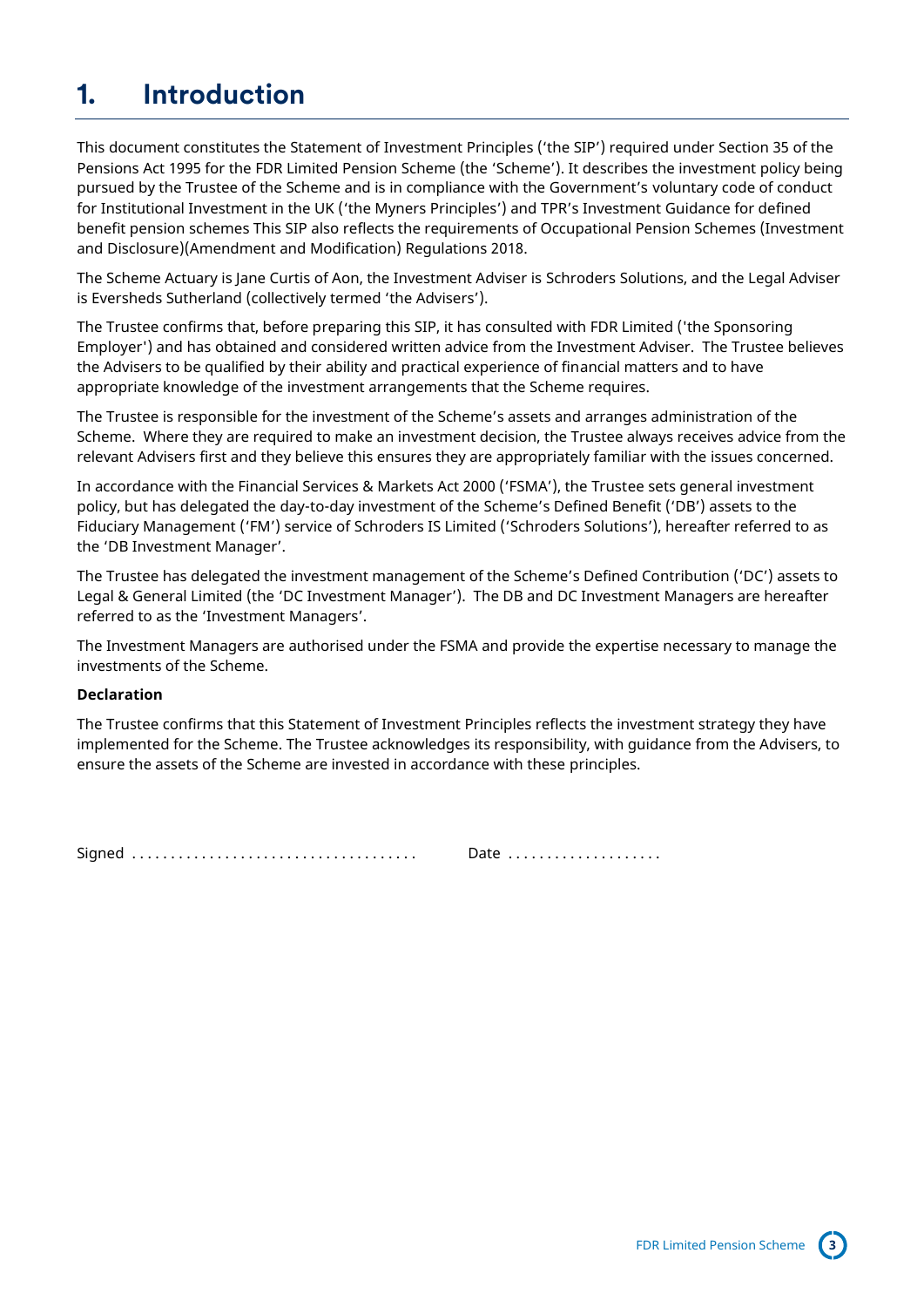## <span id="page-3-0"></span>**2. Scheme governance**

The Trustee is responsible for the governance and investment of the Scheme's assets. The Trustee considers the governance structure set out in this SIP is appropriate for the Scheme as it allows the Trustee to make the important decisions on investment policy, while delegating the day-to-day aspects to the Investment Managers or the Advisers as appropriate.

The Trustee believes it should be collectively involved in the investment decision-making and have therefore decided not to appoint an Investment Sub-Committee to deal with investment matters.

The Trustee will review this SIP at least every three years, or following any changes to the investment strategy, and modify it with consultation from the Advisers and the Sponsoring Employer if deemed appropriate. There will be no obligation to change this SIP, the Investment Manager or Adviser as part of such a review.

## <span id="page-3-1"></span>**3. Defined Benefit (DB) Objectives**

The overall objective of the DB Section of the Scheme is to meet the benefit payments promised as they fall due. The Trustee has set the following qualitative objectives:

- 1. The acquisition of suitable assets, having due regard to the risks set out in Section 12 of this statement, which will generate income and capital growth to pay, together with contributions from members and the Sponsoring Employer, the benefits which the Scheme provides as they fall due.
- 2. To limit the risk of the assets being assessed as failing to meet the liabilities over the long term having regard to any statutory funding requirement.
- 3. To achieve a return on investments which is expected to at least meet the actuarial assumptions over the long term.

In quantitative terms, the Trustee long-term objective for the Scheme is to target an investment return objective of approximately 0.75% per annum (net of fees) in excess of the liabilities set out in the Scheme's cash flow information provided by the Client or the Scheme Actuary. The objectives of the Scheme are not framed relative to the performance of any other pension funds.

## <span id="page-3-2"></span>**4. Defined Benefit Investment Strategy**

#### **4.1 General Policies**

The Trustee's approach to investment strategy is to allocate the assets into three pools – Collateral assets and liability hedge, Growth assets, and Cashflow matching credit assets. The investment objective is then translated into the strategy and assets are allocated to these three components, together defined as 'Portfolio':

- Collateral assets and liability hedge, where the focus is risk management, protection and insurance relative to the liability target. Invested in, but not limited to, fixed interest gilts, index-linked gilts and risk mitigating derivatives. This pool of assets seeks to generate returns in line with the Scheme liabilities (net of fees).
- Growth assets, where the focus is on return generation and taking risk in a controlled manner such assets could include equities, government bonds, high yield bonds, commodities and hedge funds. This pool seeks to generate returns of at least SONIA + 3.125% per annum (net of fees).
- Cashflow matching credit assets where the focus is on efficient distribution of income and capital to match a proportion of liability cashflows as well as mitigating some of the interest rate risk inherent in the liabilities. This pool seeks to generate returns of at least SONIA + 1.125% per annum (net of fees).

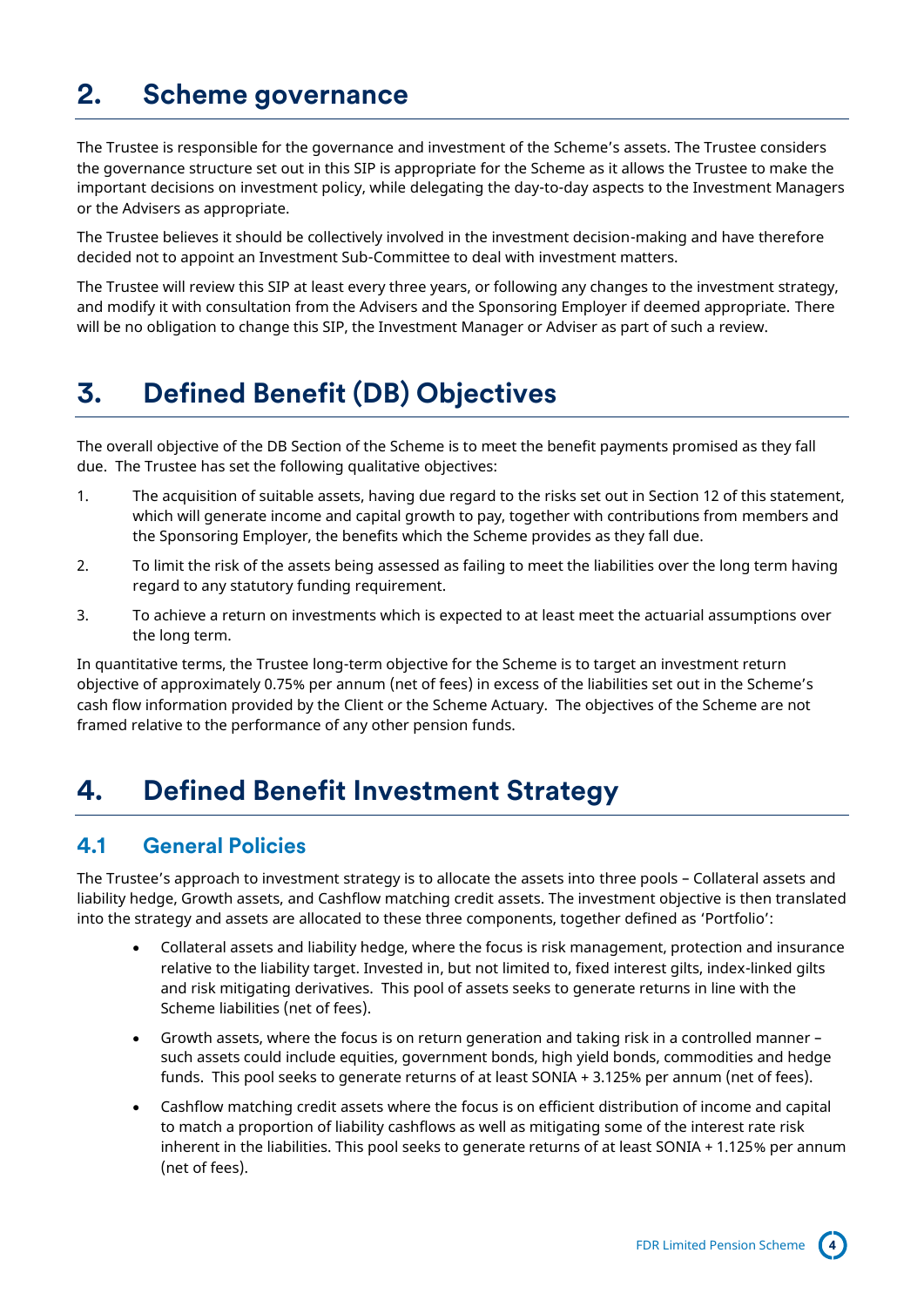The Trustee has agreed, following advice from their Investment Adviser, to allocate 20% of the Portfolio to Growth assets, 67.5% of the Portfolio to the Collateral assets, and 12.5% of the Portfolio to Cashflow matching credit, to achieve the overall target of Liability Benchmark + 0.75% per annum (net of fees). The Trustee acknowledges that the allocation to Cashflow matching credit will reduce over time (unless the Scheme's asset allocation is actively rebalanced) as income and capital is distributed and therefore excluding Cashflow matching credit 22.9% of the remaining portfolio will be invested in Growth assets and 77.1% in Collateral assets.

### **4.2 Suitability**

The Trustee has established a mandate with the specific aim of defining the asset management objective to be directly consistent with the liability driven objectives. As such, they consider the mandate to be suitable.

The Trustee has taken advice from the Advisers to ensure that the assets held by the Scheme and the proposed strategy is suitable given its liability profile, the Trustee's objectives, legislative requirements, regulatory guidance and specifications in the trust deed and rules governing the Scheme (the Trust Deed).

## **4.3 Liquidity**

The majority of the assets are held in asset classes that are sufficiently liquid to be realised easily if the Trustee requires. As of July 2021, the Scheme has started the process of selling down remaining illiquid assets.

## <span id="page-4-0"></span>**5. Defined Benefit Strategy Implementation**

The Trustee employs the DB Investment Manager to manage the DB assets of the Scheme. The DB Investment Manager is appointed to invest the Scheme's assets through:

- Determining the asset allocation within the Growth portfolio.
- Selecting underlying managers to manage elements of the Growth portfolio.
- Within the Growth portfolio defining the allocations to each manager and the most appropriate form of access.
- Making changes where appropriate to the Growth portfolio.
- To appoint the manager(s) for the Cashflow matching credit mandate and make changes where appropriate.

The performance expectation of this process is delivery of the investment objectives set, as this is consistent with the overall investment objectives set out earlier in the SIP.

#### **5.1 Mandates and performance targets**

The Trustee has received advice on the appropriateness of the DB Investment Manager's targets, benchmarks and risk tolerances from the Advisers and believes them to be suitable to meet the Scheme's investment objectives. The DB Investment Manager has been mandated by the Trustee to manage the investments in a particular way, and details of these mandates are given in the Investment Management Agreement.

### **5.2 Manager Agreements**

The Trustee and the DB Investment Manager have agreed, and will maintain, formal Investment Manager Agreements setting out the scope of the DB Investment Manager's activities, the charging basis and other relevant matters. The DB Investment Manager has been provided with a copy of this SIP and is required to

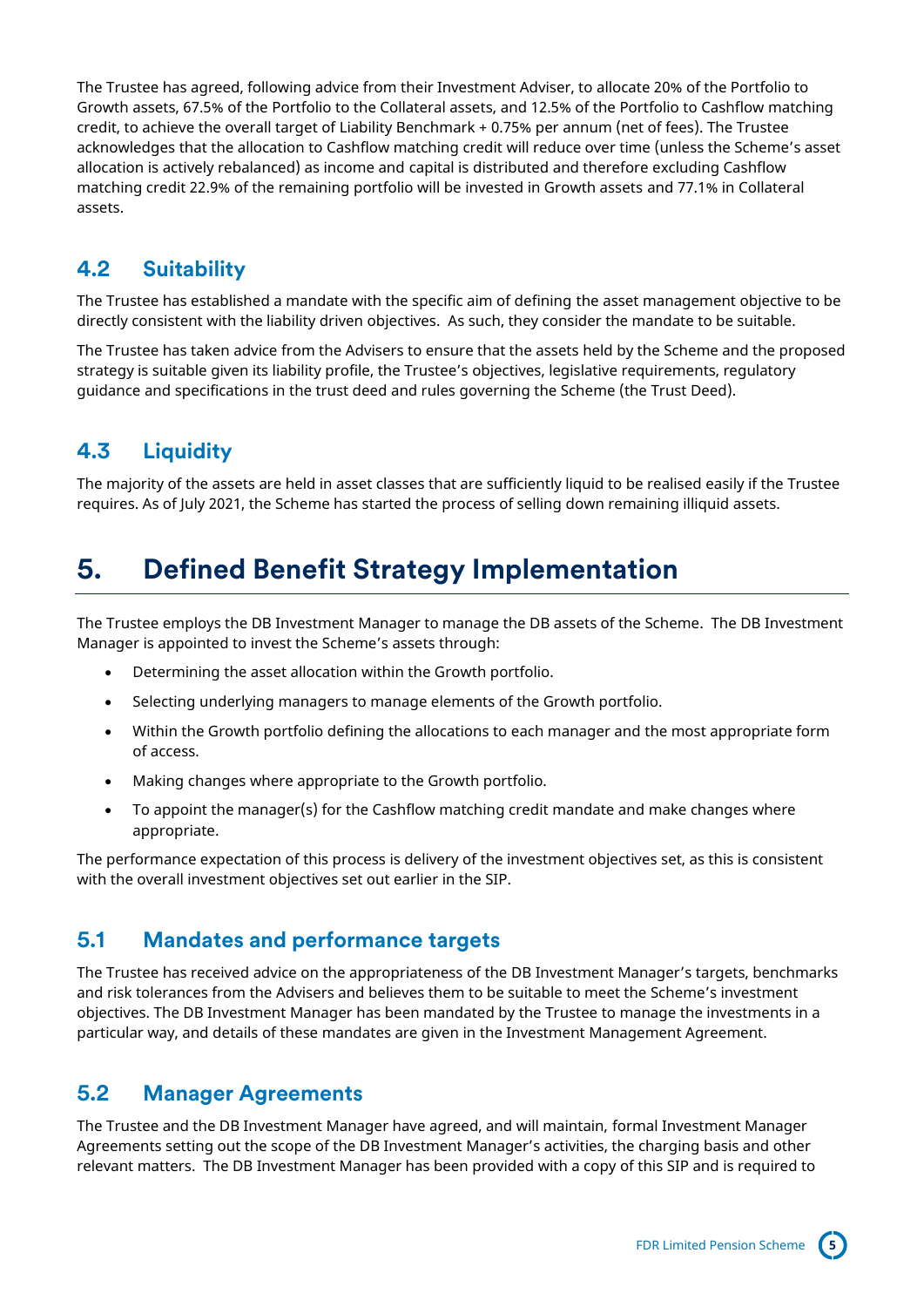exercise its powers with a view to giving effect to the principles contained herein and in accordance with Section 36 of the Pensions Act 1995 and underlying regulations.

#### **5.3 Diversification**

The assets will be invested in a diverse portfolio of investments in order to reduce investment risk. The range of, and any limitation to the proportion of, the Scheme's assets held in any asset class will be agreed between the DB Investment Manager and the Trustee. These ranges and sets of limitations will be specified in the formal Investment Manager Agreement and may be revised from time to time where considered appropriate as circumstances change. This will also include reference to the Cashflow matching credit mandate. The Trustee also have regard to the investment powers of the Trustee as defined in the Trust Deed.

#### **5.4 Derivatives**

The Trustee may enter into contracts with counterparties, including investment banks, in order to execute in derivative transactions within the Growth portfolio. The Trustee has taken advice on the suitability of the contracts and has delegated responsibility to the DB Investment Manager to implement these instruments on their behalf. Derivative instruments are typically used for risk management purposes in the portfolio. Within the Cashflow matching credit mandate this has been delegated to the underlying manager(s).

### **5.5 Suitability**

The Trustee has taken advice from the Advisers to ensure that the DB Investment Manager is suitable for the Scheme given its objectives.

The Trustee is also aware in particular that the DB Investment Manager is regulated by the Financial Conduct Authority in pursuit of the functions provided, and that this is a means of establishing suitability under the Pensions Act 1995. The Trustee will continue to monitor the ongoing suitability of their providers through regular meetings and reports.

Measurement of the funding position on the Technical Provisions basis also acts as a standard by which to measure de-risking progress. This may make the funding level look dire in the short term, but it at least paints a realistic picture and ensures that changes in the actuarial basis do not distort the position. This allows the Scheme to bank profit that has actually arisen, rather than false profit that appears only as a result of changes in reporting bases.

## <span id="page-5-0"></span>**6. Defined Contribution Investment Objectives**

The Trustee's objectives are to:

- i. Provide investment funds of appropriate liquidity and diversification which are expected to generate income and capital growth that will provide a fund during retirement with which to remain invested, purchase a pension annuity and/or provide a cash lump sum (where applicable).
- ii. The provision of a range of investment funds to accommodate the needs of different members.

## <span id="page-5-1"></span>**7. Defined Contribution Investment Strategy**

The Trustee has made available to members a default strategy. This section sets out the aims, objectives and policies in relation to the default strategy.

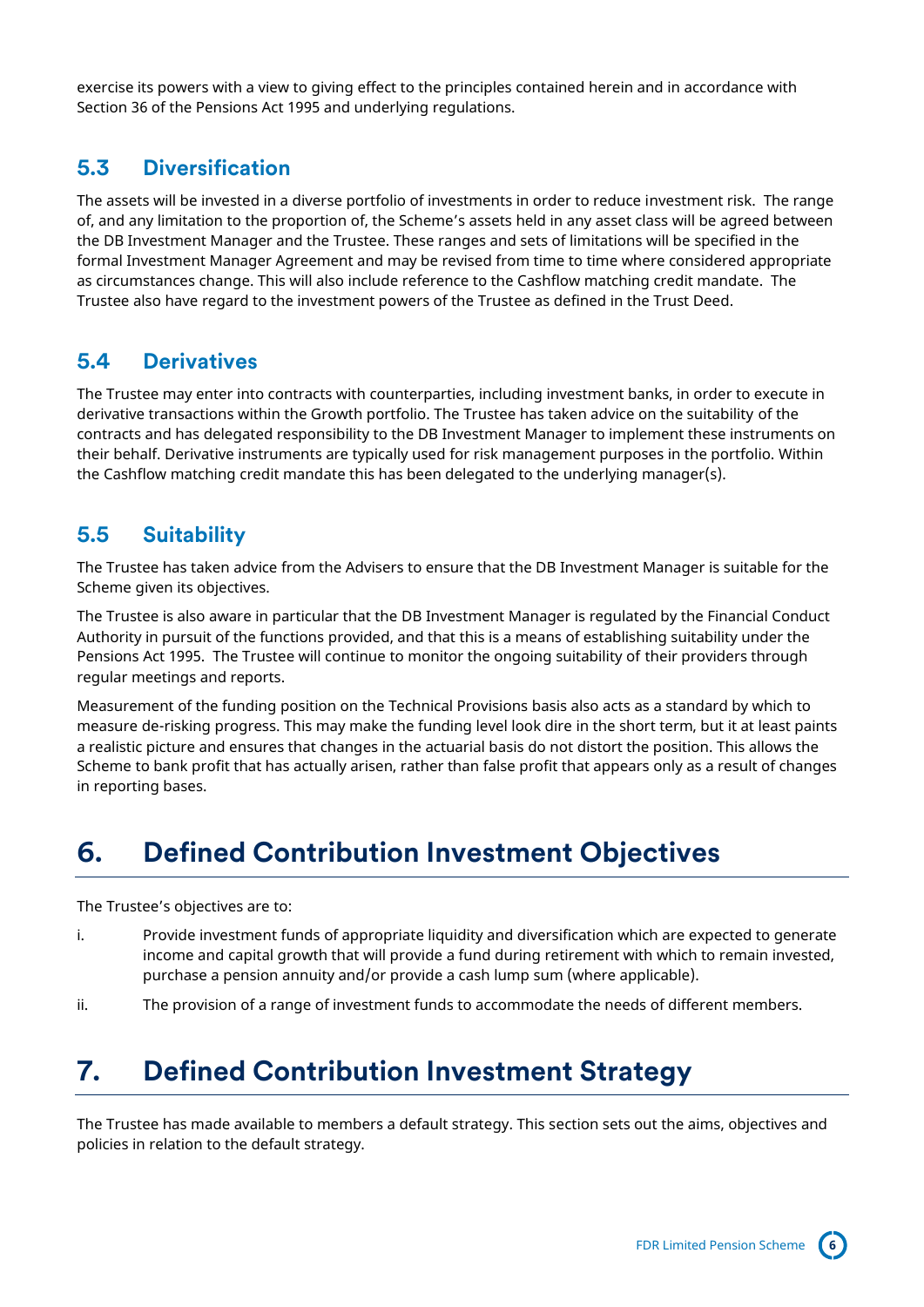### **7.1 Aims and Objectives of the default strategy**

The Trustee's aims and objectives in relation to the default strategy are to support members' investment needs where members either choose the default option or do not choose any option. Broader aims and objectives in relation to the Scheme as a whole are set out in Section 6, titled "Defined Contribution Investment Objectives".

### **7.2 Trustee Policies in relation to the default strategy**

#### **i. The kinds of investment to be held**

The kinds of investments to be held within the default strategy are shown in Appendix 1.

#### **ii. The balance between different kinds of investments**

The balance between different investments within the default strategy is shown in Appendices C and D.

#### **iii. Risks (including the ways in which risks are to be measured and managed)**

Risks applicable to the Scheme as a whole are shown in Section 12, titled "Risks". All of the risks shown, including how they are measured and managed, are relevant to the default strategy.

#### **iv. Expected return on investments**

Target objectives for each fund used within the default strategy are shown in Appendix 1

#### **v. Realisation of investments**

Funds used within the default strategy are unitised, pooled funds which are dealt daily.

#### **vi. Social, environmental or ethical considerations**

The extent to which the Trustees consider social, environmental or ethical issues is shown in the Section 13, titled "Other Issues".

#### **vii. Exercise of rights (including voting rights) attaching to the investments**

The extent to which the Trustees consider the exercise of rights within the default strategy is shown in the Section 13, titled "Other Issues".

### **7.3 Acting in the best interests of members and beneficiaries**

In designing the default strategy, the Trustee carried out a comprehensive review of the previous strategy, in conjunction with the Investment Advisers, focusing on member needs and outcomes, and cognisant of the impact of their policies, aims and objectives. Following this review, the Trustee selected the combination of aims and objectives within the default in order to achieve an investment strategy which they believe is in the best interests of relevant members and beneficiaries. This belief is supplemented by undertaking regular investment strategy reviews of the default strategy.

## <span id="page-6-0"></span>**8. Defined Contribution Investment Strategy**

Having considered advice from the Advisers, and also having due regard for the objectives and the members of the Scheme, the Trustees have made available a number of investment options. Members can choose to invest their contributions in one or more of the investment options.

The Trustee will ensure that each member's investments are invested within the required timescales in accordance with the fund options selected by the member.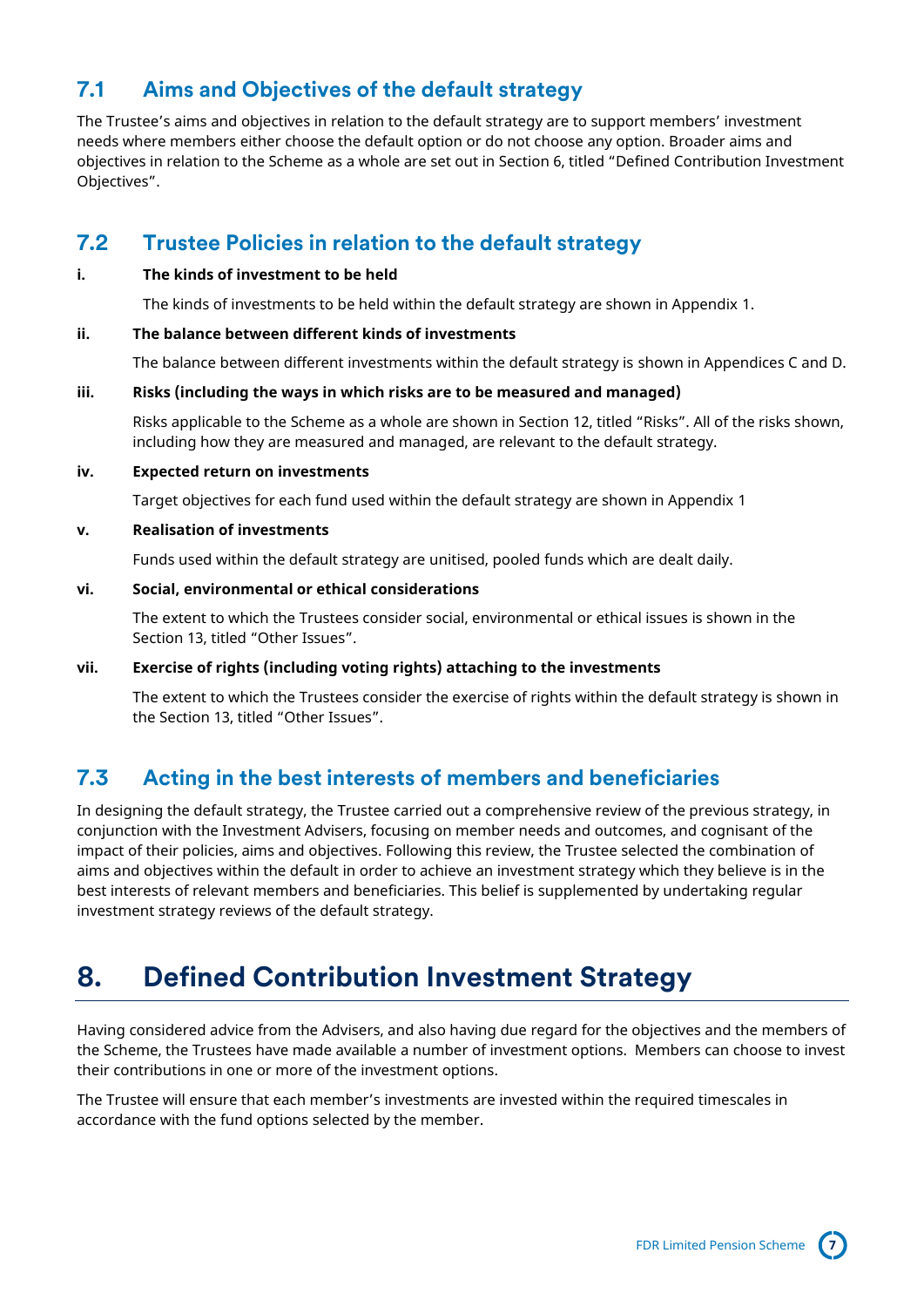#### **8.1 Investment Options**

A range of alternative funds has been made available to provide individual members with a choice of asset classes. These are detailed in Appendix 1.

### **8.2 Default Fund**

The Trustee has decided to offer a default fund to members who do not specify where they would like their contributions to be invested.

## **8.3 Lifestyling**

The Trustee recognises that no one option will be suitable for all members. However, the Trustees have made the decision to make available one "lifecycle" strategy that is designed to give members flexibility on how to draw benefits at retirement. Members' investments are initially allocated to a mix of equities, bonds and alternative investments through a multi-asset strategy and as retirement approaches, allocations to bonds and cash are progressively increased. The accumulation phase of the "lifecycle" strategy is invested 60% in the Legal & General Global Equity Market Weights 30:70 Index Fund – 75% currency hedged and 40% in the Legal & General Multi-Asset Fund and switches monthly over a 10 year period into the following final allocations: 37.5% Legal & General Multi-Asset Fund, 37.5% Legal & General Pre-Retirement Fund and 25% Legal & General Cash Fund.

### **8.4 Diversification**

The choice of investment options for members is designed to ensure they are able to choose investments that are adequately diversified and suitable for their profile. The Trustee monitors the strategy regularly to ensure that they are comfortable with the choice of funds offered to members.

### **8.5 Active and Passive Management**

The choice of whether to offer active and/or passive fund options is dictated by the funds offered by the DC Investment Managers and the Trustee has taken this into account when selecting the DC Investment Managers for the Scheme.

## **8.6 Suitability**

The Trustee has taken advice from the Advisers that the range of investment options offered to members is suitable. Members are responsible for choosing which of the funds is most appropriate for them, based on their own individual circumstances.

## <span id="page-7-0"></span>**9. Defined Contribution Strategy Implementation**

#### **9.1 DC Investment Managers**

Following advice from the Advisers, the Trustee has decided to appoint a passive Investment Manager for most asset classes, with the exception of one active multi-asset mandate. The Trustee is satisfied that the investment options available are wide enough to satisfy the reasonable return and risk combinations appropriate for most members.

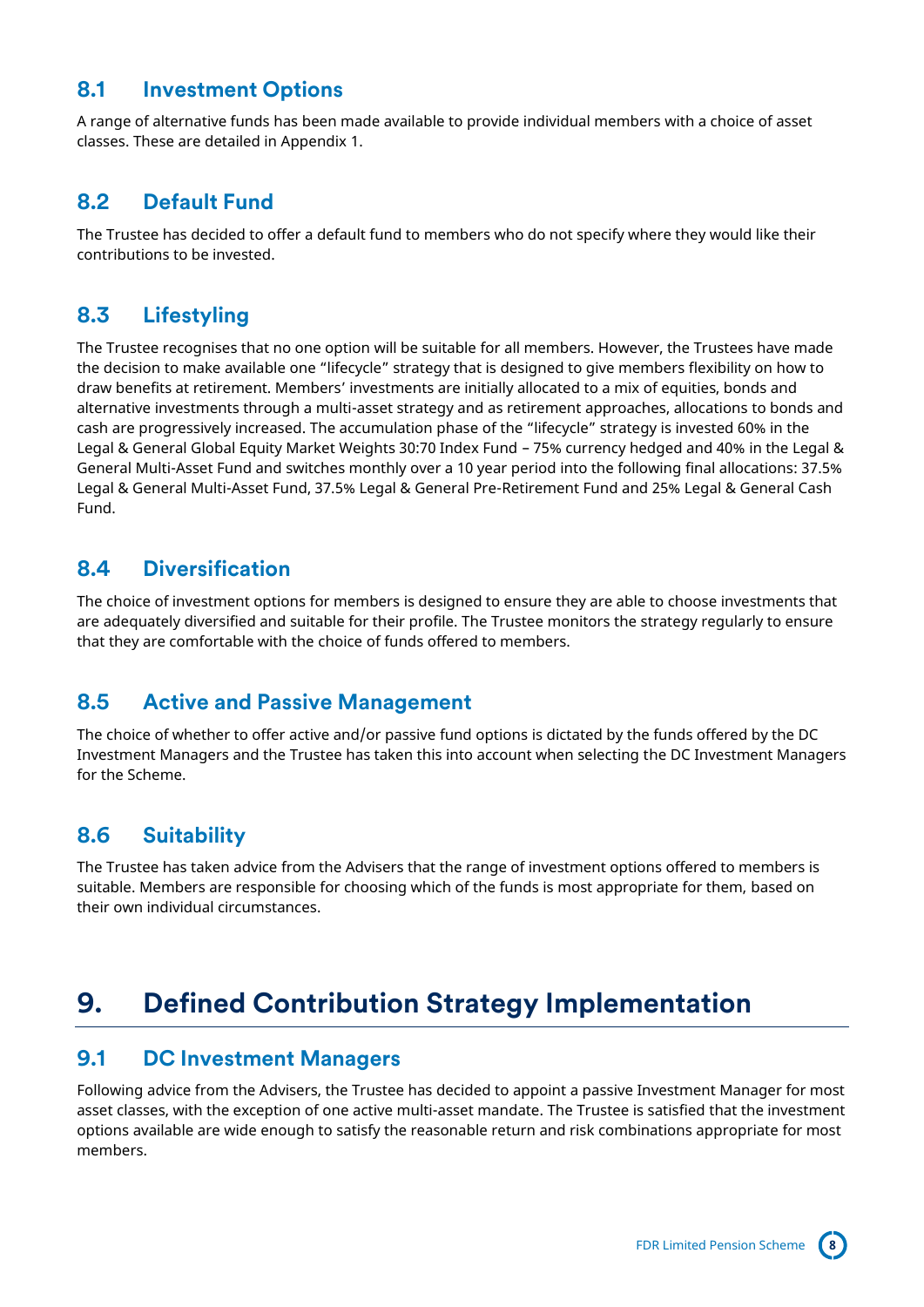### **9.2 Administrator**

Administration for the Defined Contribution Section is provided by Capita Employee Benefits Limited (formerly Capita Hartshead Limited).

#### **9.3 Investment of Contributions for Defined Contribution Section Members**

Any member contributions will be invested in line with his or her selected choice of funds.

#### **9.4 Performance Objectives**

The performance of the passive funds is expected to be in line with the relevant index benchmark. The active fund aims to meet the criteria of the ABI Mixed Investment 40-85% Shares sector by investing primarily through index funds.

## <span id="page-8-0"></span>**10. Monitoring**

#### **10.1 Investment Managers**

The Trustee, or Advisers on behalf of the Trustee, will monitor the performance of the Investment Managers against the agreed performance objectives.

The Trustee, or the Advisers on behalf of the Trustee, will regularly review the activities of the Investment Managers to satisfy themselves that the Investment Managers continue to carry out their work competently and have the appropriate knowledge and experience to manage the assets of the Scheme.

As part of this review, the Trustee will consider whether or not each Investment Manager:

- Is carrying out its function competently.
- Has regard to the need for diversification of investments.
- Has regard to the suitability of each investment and each category of investment.
- Has been exercising their powers of investment with a view to giving effect to the principles contained in this SIP, so far as is reasonably practical.

If the Trustee is not satisfied with an Investment Manager they will ask the Investment Manager to take steps to rectify the situation. If the Investment Manager still does not meet the Trustees requirements, the Trustee will remove that Investment Manager and appoint another.

## <span id="page-8-1"></span>**11. Risks**

#### **11.1 DB Section**

The Trustee has limited appetite for investment risk and limited tolerance for potential deterioration in the funding position. The Trustee's willingness to take risk has reduced over time as the funding position has improved. It would be expected to reduce further if the funding position strengthens further and as the time horizon of the Scheme shortens. If the Trustee's assessment of Sponsor covenant was to deteriorate then, all else equal, this would also reduce the Trustee's ability and willingness to take investment risk. The limited appetite for risk has resulted in a portfolio that is a close match for the liabilities, with a high proportion of Scheme assets invested in fixed income assets.

The Trustee recognises a number of risks involved in the investment of the DB assets of the Scheme. These risks, and how they are measured and managed, include:

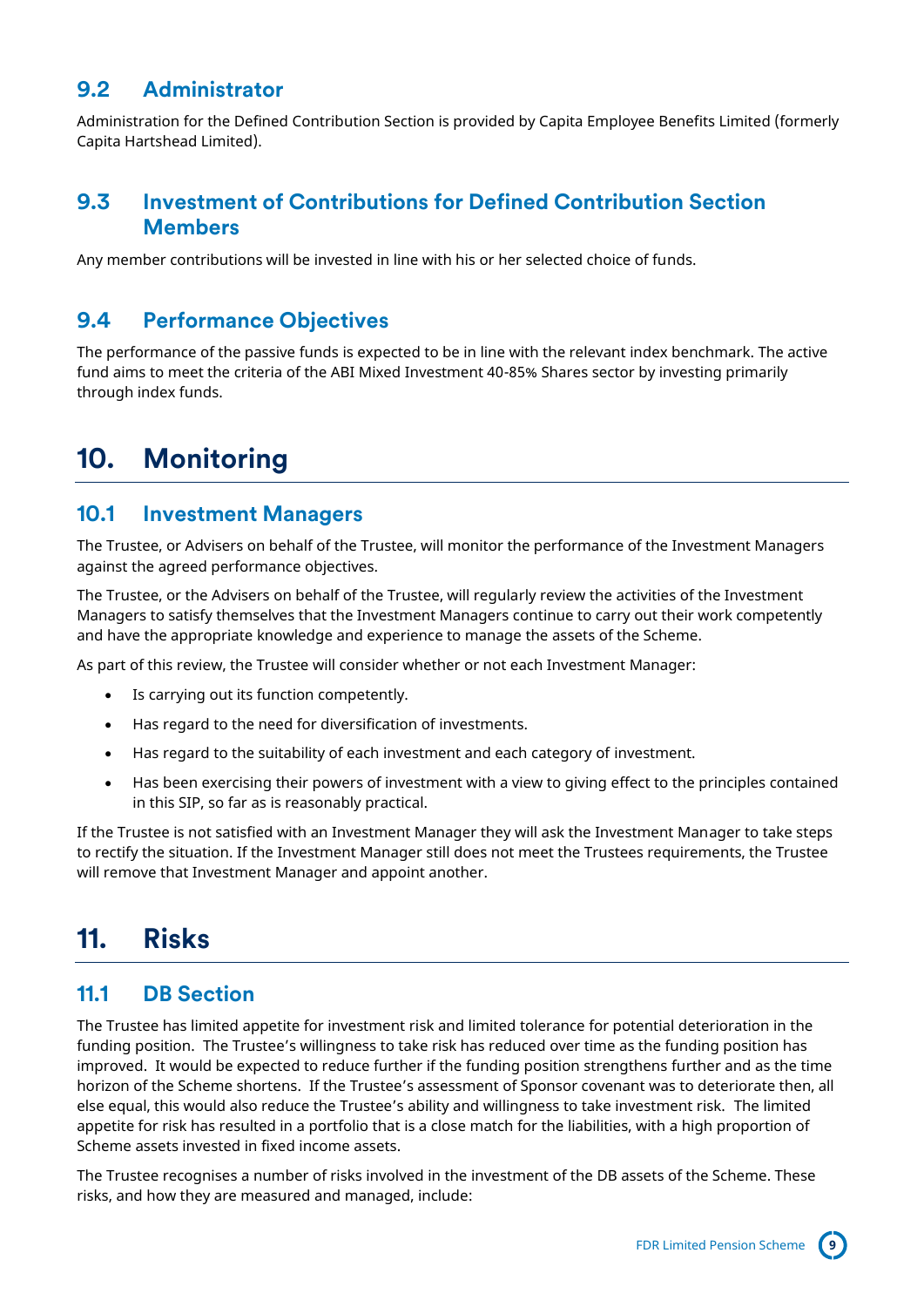- i. **Funding and asset/liability mismatch risk** the risk that the funding level is adversely affected due to a mismatch between the assets and liabilities. This risk is managed in the following ways:
	- A roll forward of the liability cash flow information, as provided by the Scheme Actuary, is used to assess changes due to interest rates and inflation. The Trustee monitors this change relative to the change in asset values on a quarterly basis. The liability cash flows are reviewed following each actuarial review.
	- The Trustee also recognise the risk of a negative impact on the funding level due to changes in the actuarial assumptions used to calculate the liabilities and variation in experience. This is managed through aiming for a higher overall investment return than implied by the liabilities.
	- When setting and reviewing investment strategy, the Trustee examines how the investment strategy impacts on downside risk as set out in Section 3. Downside risk of the investment strategy is also measured by reference to the liability cash flows and can therefore be assessed as part of the quarterly review process.
	- This risk is also monitored through regular actuarial and investment reviews.
- ii. **Underperformance risk** the risk of underperforming the benchmarks and objectives set by the Trustee. This risk is minimised using the following techniques:
	- Appropriate diversification across asset classes, within sectors and between individual stocks to minimise the effect of a particular stock or sector performing badly.
	- The use of instruments and strategies designed to control the extent of downside exposure.
	- The use of passive management for asset classes where the downside risk of active management is considered too high.
	- Regular monitoring of the active managers' performance, processes and capabilities with respect to their mandate, and by use of more than one manager to avoid over exposure to one organisation.
- iii. **Country risk** the risk of an adverse influence on investment values from political intervention is reduced by diversification of the assets across many countries.
- iv. **Concentration risk** the risk of an adverse influence on investment values from the concentration of holdings is reduced by the diversification of the assets.
- v. **Mismanagement risk** the risk of unsuitable investment activity by the Investment Managers. This is addressed in the agreements with the Investment Managers which contain a series of restrictions. The activity of the Investment Managers and their processes are monitored regularly by the Investment Advisers on behalf of the Trustee.
- vi. **Default risk –** the risk of income from assets not being paid when promised. This is addressed through restrictions for the Investment Managers e.g a minimum credit rating of the bonds they are allowed to buy and also a high proportion of the bonds held are government bonds which have little default risk.
- vii. **Organisational risk** the risk of inadequate internal processes leading to problems for the Scheme. This is addressed through regular monitoring of the Investment Managers and Advisers.
- viii. **Counterparty risk** the risk of the counterparty to an agreement not carrying out his side of the deal. Where derivatives are used, the risk of counterparty default is reduced through the requirement in the relevant documentation that regular collateral or margin payments be made. It is also considered in the selection of counterparties and the incorporation of protection mechanisms in the documentation in the event of a downgrade in credit quality of an existing counterparty.
- ix. **Cash flow risk** addressed through the monitoring of the cash flow requirement of the Scheme to control the timing of any investment/disinvestment of assets.

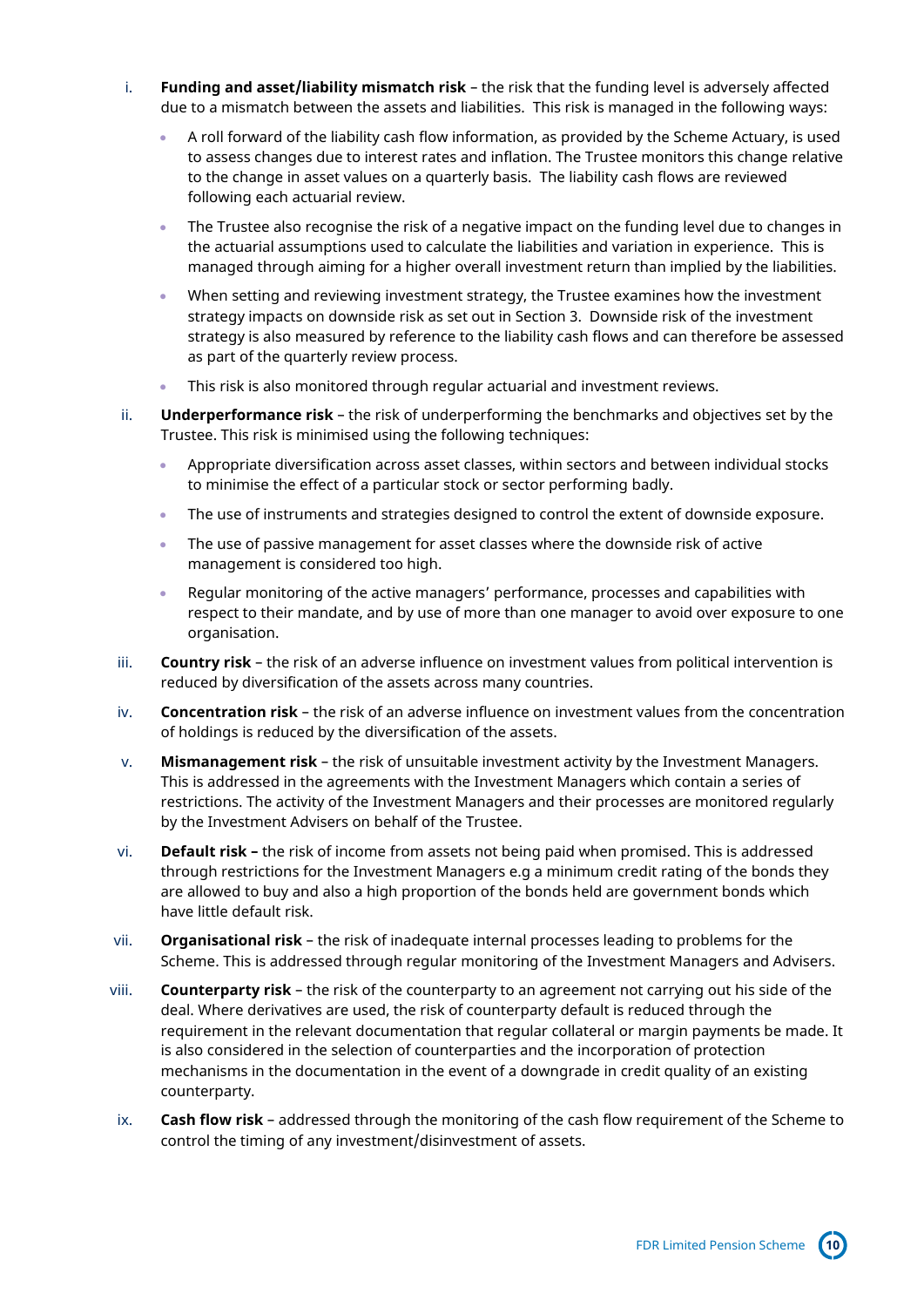- x. **Sponsor risk** the risk of the Sponsoring Employer ceasing to exist which, for reasons of prudence, has been taken into account when setting the asset allocation strategy. The Trustee regularly review the covenant of the Sponsoring Employer.
- xi. **Currency risk**  the risk of adverse movements in currency for non-sterling investments. This risk is mitigated through the use of currency hedging, although active decisions are delegated to the Investment Manager.
- xii. **ESG risk**  the risk of adverse performance due to ESG related factors including climate change. This is addressed by the Investment Manager's ESG assessment at the point of investment with Underlying Managers. A summary of the overall ESG characteristics in the portfolio in the quarterly governance report.

### **11.2 DC Section**

The Trustee recognise a number of risks for the members of the DC Section of the Scheme. DC investors face the following main risks:

- i. **Inflation risk** the risk that the purchasing power of their investment account is not maintained. To try and manage this risk, the DC Investment Managers will aim to achieve a return above the rate of inflation.
- ii. **Annuity purchase risk** the risk that the value of an annuity that can be purchased by a given defined contribution amount is not maintained. This risk cannot be mitigated as it depends on market conditions for annuity rates at retirement.
- iii. **Capital risk** the risk that the value of the element to provide a tax-free cash sum is not maintained. This could be due to the impact of any of the risks above and is addressed where possible in the same ways.
- iv. **Communication risk** the risk that communication to members is misleading or unclear and leads to inappropriate decisions being made. This is addressed through the Trustees receiving advice from the Advisers and regular monitoring and updates, where appropriate, of member communications.
- v. **Inappropriate member decision** the risk that members make inappropriate decisions regarding their investments. This is addressed where possible through communication to members and the recommendation that members seek independent financial advice.
- vi. **Retirement asset mismatch risk** the risk that members close to retirement are invested in assets not best suited to the way they intend to use their pension pot at retirement. For example, longer dated gilts might be suitable for a member intending to buy an annuity but, being a fairly volatile asset class, might not be suitable for a member intending to take their pot as a lump sum. Similarly, investing in cash would be the best way to seek capital protection but would expose a member intending to buy an annuity to annuity purchase risk. This risk is addressed by offering a default strategy which accommodates a range of member objectives at retirement.
- vii. **ESG risk**  the risk of adverse performance due to ESG related factors including climate change. This is addressed by ESG assessment at the point of investment with the Managers where applicable, or by requesting information on the ESG policies, adopted by the Managers.

The importance of each risk varies with time. Inflation is important throughout the whole period to retirement whereas annuity purchase risk and retirement asset mismatch risk become significant as retirement approaches.

There is no single investment option that best manages all of these risks. Fixed interest and index-linked securities are most effective for managing pension purchase risk. Cash is effective at managing capital risk.

The varying nature of the risks faced by a defined contribution investor through time means that no single investment product will adequately meet the needs of the investor throughout the investing period.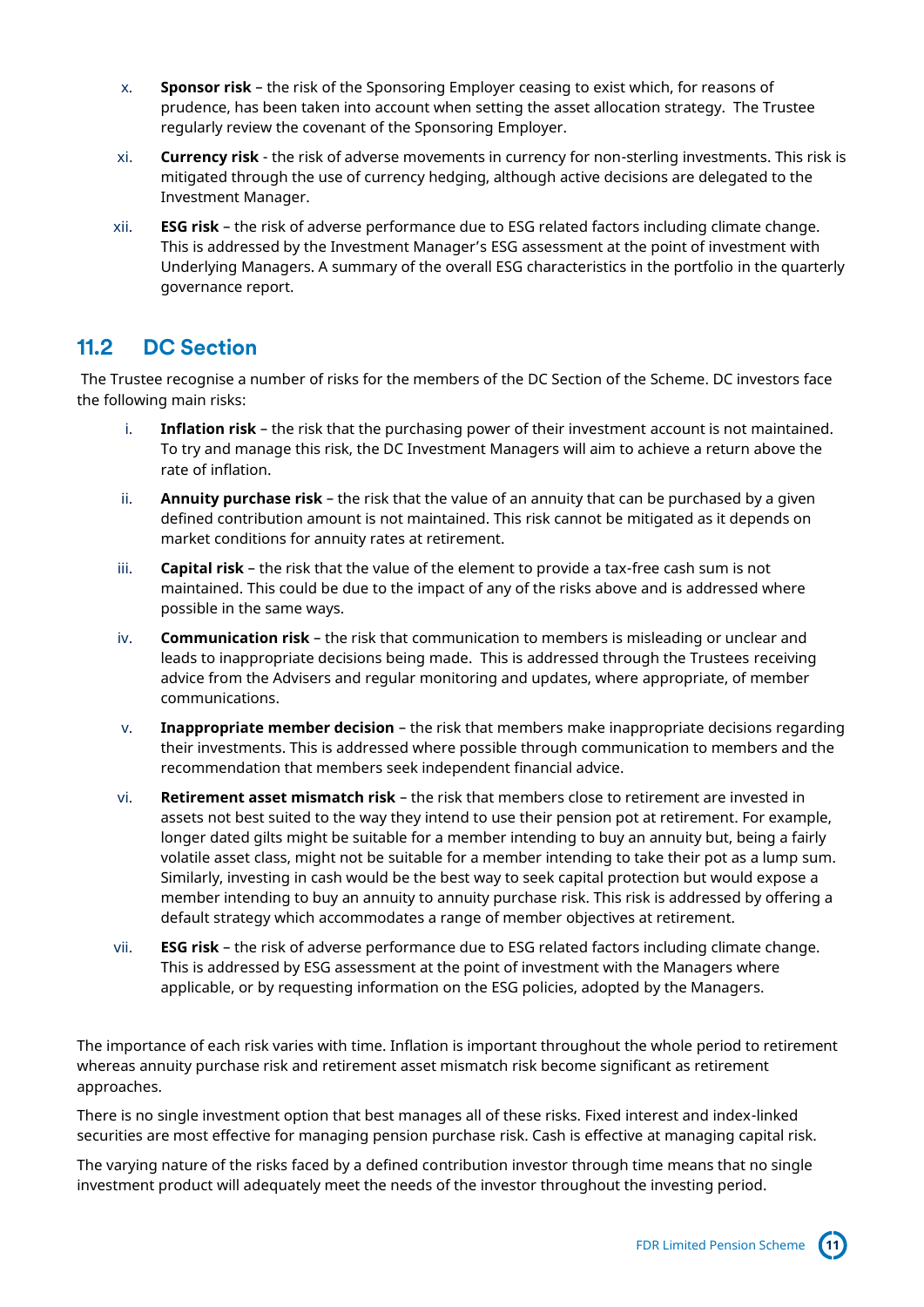Therefore, suitable funds will need to be sought for effective management of the risks faced by defined contribution investors.

The Trustee policy on risk is to provide members with a range of investment options into which they may direct their contributions so as to allow each member to determine the appropriate mix of investments based on their own attitude to risk, term to retirement and investment objective.

For this purpose, the Trustee, in conjunction with the Advisers, have chosen a range of investment options designed to provide members with a sufficient level of flexibility in their fund choices.

The Trustee will keep these risks and how they are measured and managed under regular review.

## <span id="page-11-0"></span>**12. Other Issues**

#### **12.1 Defined Benefit Statutory Funding Requirement**

The Trustee will obtain and consider proper advice on the question of whether the investments and investment strategy are satisfactory having regard to both the investment objectives and the requirement to meet any statutory funding requirements. The funding position is reviewed periodically by the Scheme Actuary, with a full actuarial valuation at least every three years.

The Trustee will consider with the Investment Adviser and the Scheme Actuary whether the results of these actuarial valuations suggest that any change to investment strategy is necessary to ensure continued compliance with the statutory funding requirement.

#### **12.2 Corporate Governance and Stewardship Policy**

The Trustee and Investment Manager have agreed, and will maintain, formal agreements setting out the scope of the Investment Manager's activities, charging basis and other relevant matters. The Investment Manager has been provided with a copy of this SIP and is required to exercise its powers with a view to giving effect to the principles contained herein and in accordance with subsection (2) of Section 36 of the Pensions Act 1995.

The Trustee has appointed the Investment Manager to implement the Scheme's investment strategy. The Investment Manager manages assets directly on behalf of the Trustee as well as having delegated authority to appoint, monitor and change the Underlying Managers.

The Investment Manager is appointed to carry out its role on an ongoing basis. The Trustee periodically reviews the overall value-for-money of using Schroders Solutions, and information in relation to costs associated with investing is included in the quarterly monitoring report. The Trustee is satisfied that these arrangements incentivise the Investment Manager:

• to align its investment strategy and decisions with the Trustee's investment policies, such as their return target and the restrictions detailed in the Investment Management Agreement, and

• to assess and make decisions based on the medium- to long-term financial and non-financial performance of issuers of debt or equity, and to engage with such issuers to improve this medium- to longterm performance. The success of such engagement will contribute to the Scheme's performance, which is measured relative to the Trustee's long-term performance objectives.

The Scheme's investments are generally made via pooled investment funds, in which the Scheme's investments are pooled with those of other investors. As such, direct control of the process of engaging with the companies that issue these securities, whether for corporate governance purposes (such as capital structure) or other financially material considerations, is delegated to the Underlying Managers.

The Trustee has delegated responsibility for monitoring and voting on decisions relating to their Underlying Manager holdings to the Investment Manager. The Investment Manager has in place a voting policy which sets out how it will aim to vote at a general meeting of a pooled fund. For any special resolutions or extraordinary general meetings, the proposed votes of the Investment Manager are subject to additional sign-off by the appropriate representative from the Investment Manager.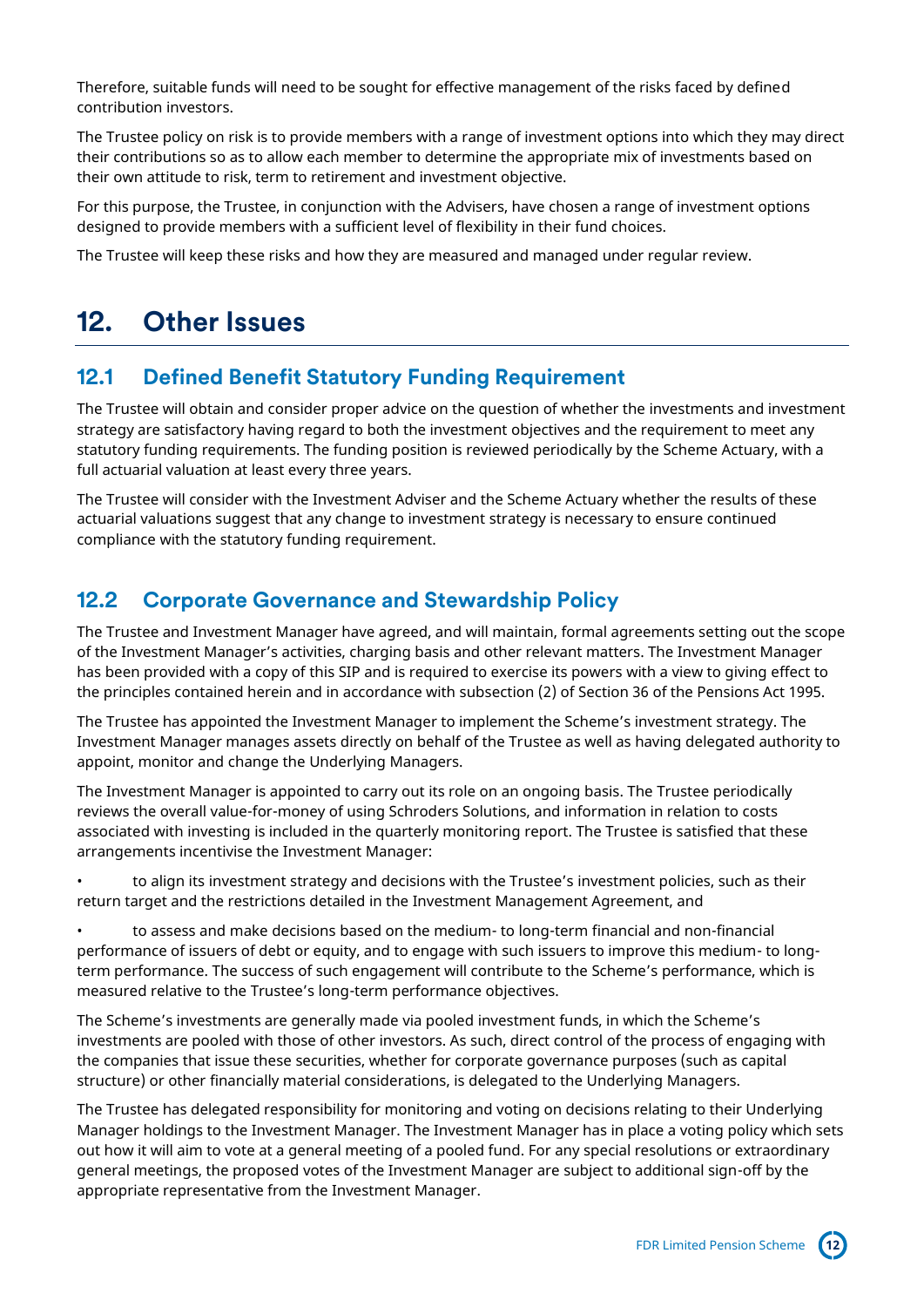The Investment Manager undertakes regular reviews of all Underlying Managers. These reviews incorporate benchmarking of performance and fees, with some managers on performance-related fees as well as performance reviews (including understanding key drivers of performance), investment due diligence meetings and operational due diligence reviews. The Investment Manager reviews the governance structures of Underlying Managers, as well as assessing whether their fees, expenses (and any other charges) are in line with industry peers at inception and from time to time whilst invested.

Where it can be determined, the Investment Manager assesses whether Underlying Manager remuneration arrangements are aligned with the Trustee's objectives. The method and time horizon for evaluating and remunerating Underlying Managers is determined by criteria set by the Investment Manager, as detailed above.

The Trustee acknowledges the inherent potential for conflicts of interest which exist as part of ongoing Investment management business activities. As an FCA regulated firm, the Investment Manager is required to prevent or manage conflicts of interest. Where Underlying Managers are also regulated, they are likely to be subject to such requirements to manage conflicts of interest as are applicable in their jurisdiction of incorporation or operations. The Investment Manager directly monitors these as part of their regulatory filings (where available), the Investment Manager also monitors this as part of ongoing review. The Investment Manager's Conflict of Interest policy is available publicly here:

[https://www.schroders.com/en/identification-and-management-of-conflicts-of](https://www.schroders.com/en/identification-and-management-of-conflicts-of-interest/#:~:text=A%20conflict%20arises%20where%20the,the%20advantage%20of%20the%20other)[interest/#:~:text=A%20conflict%20arises%20where%20the,the%20advantage%20of%20the%20other](https://www.schroders.com/en/identification-and-management-of-conflicts-of-interest/#:~:text=A%20conflict%20arises%20where%20the,the%20advantage%20of%20the%20other)

The Investment Manager oversees the turnover costs incurred by Underlying Managers as part of its ongoing monitoring process and evaluates such costs to determine if they are in line with peer groups and the Investment Manager's expectations. Where there are material deviations the Investment Manager engages with Underlying Managers to understand the rationale for such deviations and take appropriate action.

### **12.3 Additional Voluntary Contributions (AVCs)**

The Scheme provides a facility for members to pay AVCs to enhance their benefits at retirement. Members are offered a range of funds with Legal & General in which to invest their AVC payments. The Trustee objective is to provide a range of funds which will provide a suitable long term return for members, consistent with members' reasonable expectations.

#### **12.4 Realisation of Assets**

The majority of assets are held in pooled funds, most of which can be realised easily if the Trustee so requires. Whilst the DB Investment Manager currently holds illiquid investments on behalf of the Scheme, the DB Investment Manager is not permitted to invest in any further illiquid assets, and has begun to sell down remaining illiquid assets.

#### **12.5 Non-financial matters**

The Trustee does not at present take into account non-financial matters (such as members' ethical considerations, social and environmental impact matters or future quality of life considerations for members and beneficiaries) when making investment decisions as there is no likely common view on any ethical matters which members are likely to hold. At this time the Trustee has no plans to seek the views of the membership on ethical considerations. This policy is reviewed periodically.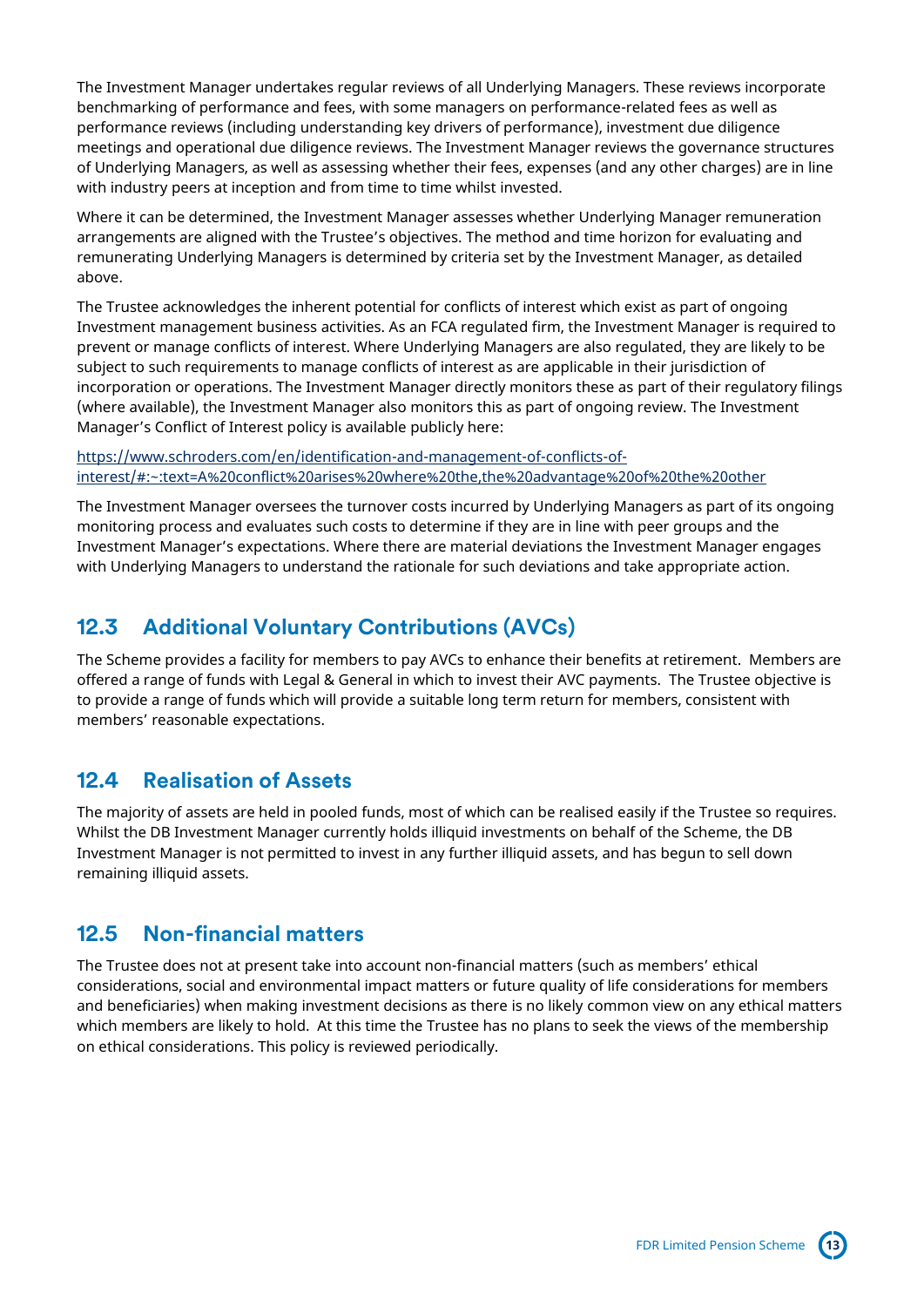<span id="page-13-0"></span>There are several investment options available to members and the detail of these are set out on the pages that follow.

While members are encouraged to make their own investment choices based on their circumstances and risk/return preference, the Trustee provides a default option for members who prefer to invest in a pre- $\det$ gratic investment strategy. This potion is a lifecycle profile under which the asset allocation automatically

changes as members approach retirement to reflect members' changing risk and return requirements.

Alternatively, members can choose a lifecycle profile targeting a particular retirement objective. Additionally, members can choose from either the Lifecycle's building blocks or a range of Self-Select investment options, which allows them to determine the appropriate mix of investments based on their own attitude to risk, term to retirement and investment objectives.

#### **Lifecycle Option (Default)**

This Lifecycle option will be the default where a member does not make a specific investment choice. The Lifecycle option phases a member through the following funds:



#### **Lifecycle Option (Legacy)**

This Lifestyle option will be the default for members who were less than 10 years away from their target retirement age as at 1 August 2020.



#### **Alternative Lifecyle Options**

These alternative Lifestyle options may be selected by members who wish to target a specific retirement objective.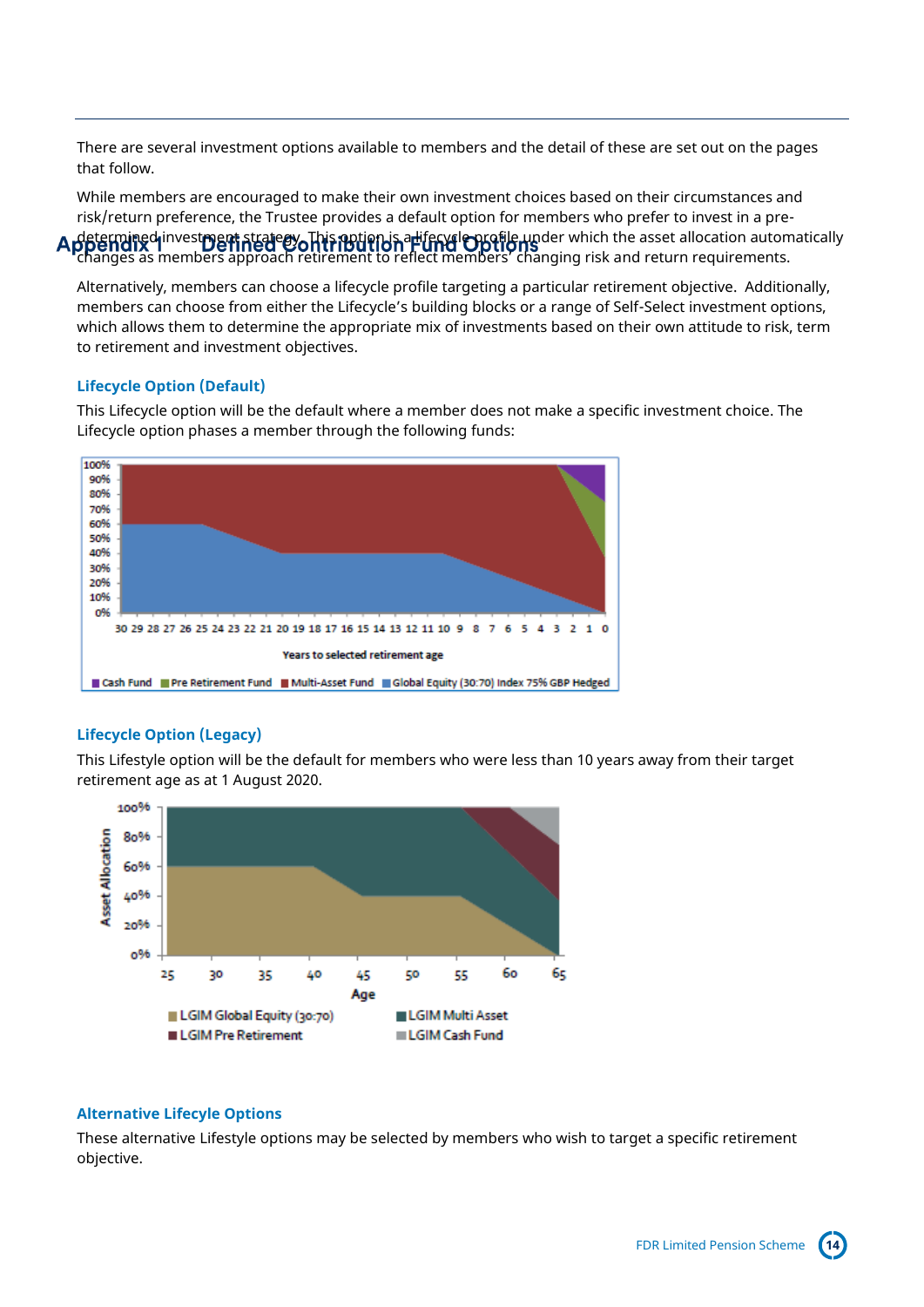#### **Cash Lifestyle strategy**



#### **Drawdown Lifestyle strategy**



#### **Annuity Lifestyle strategy**

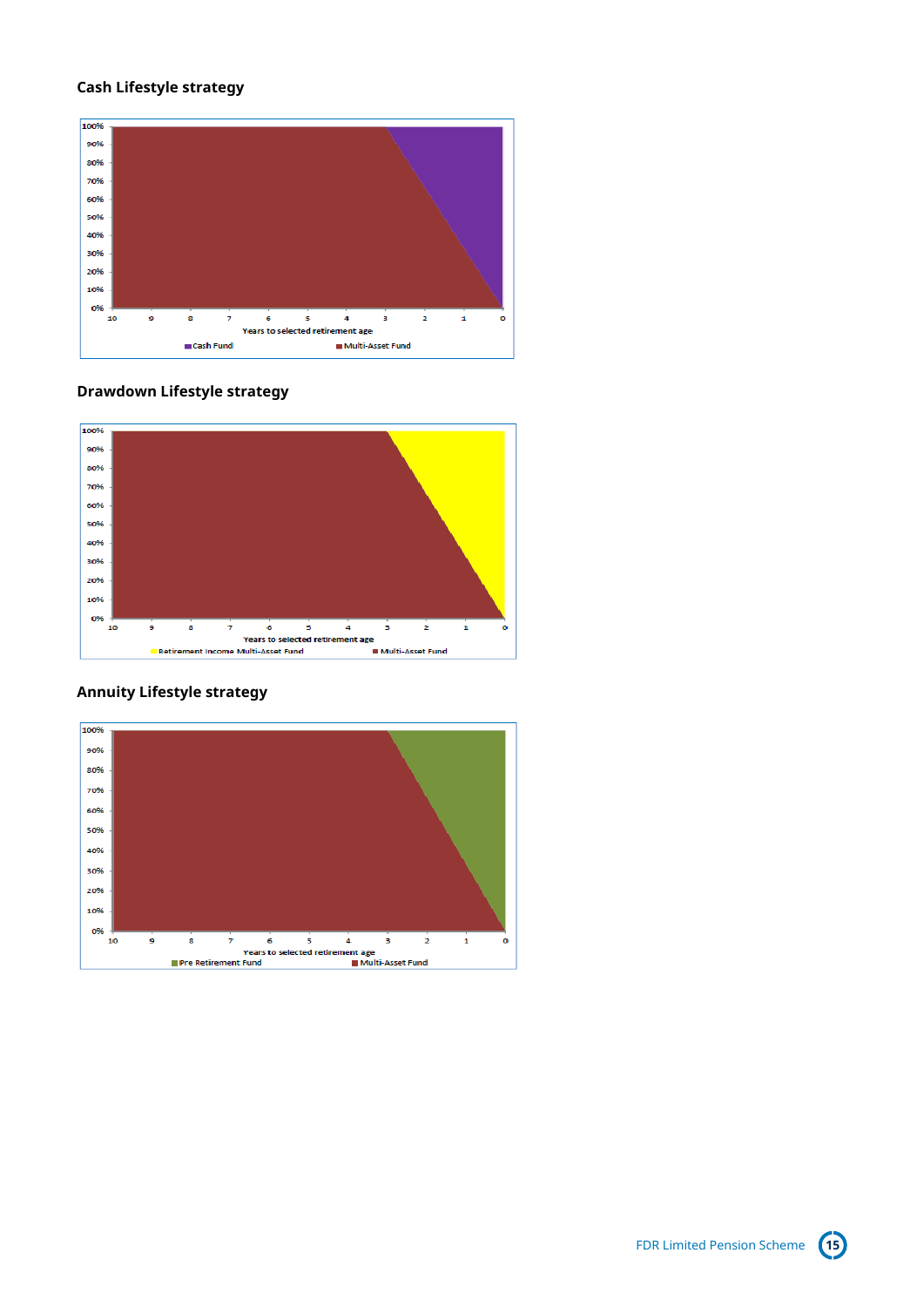The objectives for the funds underlying the Lifecycle options are set out in more detail in the below table:

| <b>Manager</b> | <b>Asset Class</b>   | <b>Fund Name</b>                                  | <b>Objective</b>                                                                                             | <b>TER</b> |
|----------------|----------------------|---------------------------------------------------|--------------------------------------------------------------------------------------------------------------|------------|
| <b>LGIM</b>    | <b>Global Equity</b> | Global Equity 30:70 Index<br>Fund Currency Hedged | 30% FTSE All-Share Index, 70% FTSE<br>All World (ex-UK, 75% GBP Hedged)<br>Index                             | 0.200%     |
| <b>LGIM</b>    | Multi Asset          | Multi Asset Fund                                  | ABI Mixed Investment 40-85%<br>Shares sector                                                                 | 0.250%     |
| <b>LGIM</b>    | UK Bond              | Pre-Retirement Fund                               | Provide an exposure to assets that<br>reflects the investments underlying<br>a typical level annuity product | 0.150%     |
| <b>LGIM</b>    | Cash                 | Cash Fund                                         | 7-day LIBID                                                                                                  | 0.125%     |
| <b>LGIM</b>    | Multi Asset          | Retirement Income Multi<br>Asset Fund             | Bank of England base rate + 3.5%                                                                             | 0.350%     |

#### **Self-Select Options**

The Self-Select options allow members to choose from a selection of individual asset class funds based on their own attitude to risk, term to retirement and investment objectives.

The Self-Select funds have been made available to supplement the Lifecycle building blocks (which are also available as self select options) and have been structure to provide additional choice to members to cover a wider asset class and risk spectrum.

| <b>Manager</b> | <b>Asset Class</b>           | <b>Fund Name</b>                                             | <b>Objective</b>                                             | <b>TER</b> |
|----------------|------------------------------|--------------------------------------------------------------|--------------------------------------------------------------|------------|
| <b>LGIM</b>    | Overseas<br>Equity           | World (ex-UK) Equity<br><b>Index Fund Currency</b><br>hedged | FTSE World (ex UK) Index - GBP<br>Hedged                     | 0.223%     |
| <b>LGIM</b>    | <b>UK Equity</b>             | UK Equity Index Fund                                         | FTSE All Share Index                                         | 0.10%      |
| <b>LGIM</b>    | UK Inflation-<br>Linked Bond | Over 5 Year Index-Linked<br>Gilts Fund                       | FTSE A Index-Linked (Over 5 Year)<br>Index                   | 0.10%      |
| <b>LGIM</b>    | <b>Global Equities</b>       | Future World Fund                                            | FTSE All-World ex CW Climate<br><b>Balanced Factor Index</b> | 0.35%      |
| <b>LGIM</b>    | Multi Asset                  | Future World Multi-Asset<br>Fund                             | ABI Mixed Investment 40-85%<br><b>Shares Sector</b>          | 0.30%      |
| <b>HSBC</b>    | <b>Global Equities</b>       | <b>Islamic Global Equity</b><br><b>Index Fund</b>            | Dow Jones Islamic Market Titans 100                          | 0.35%      |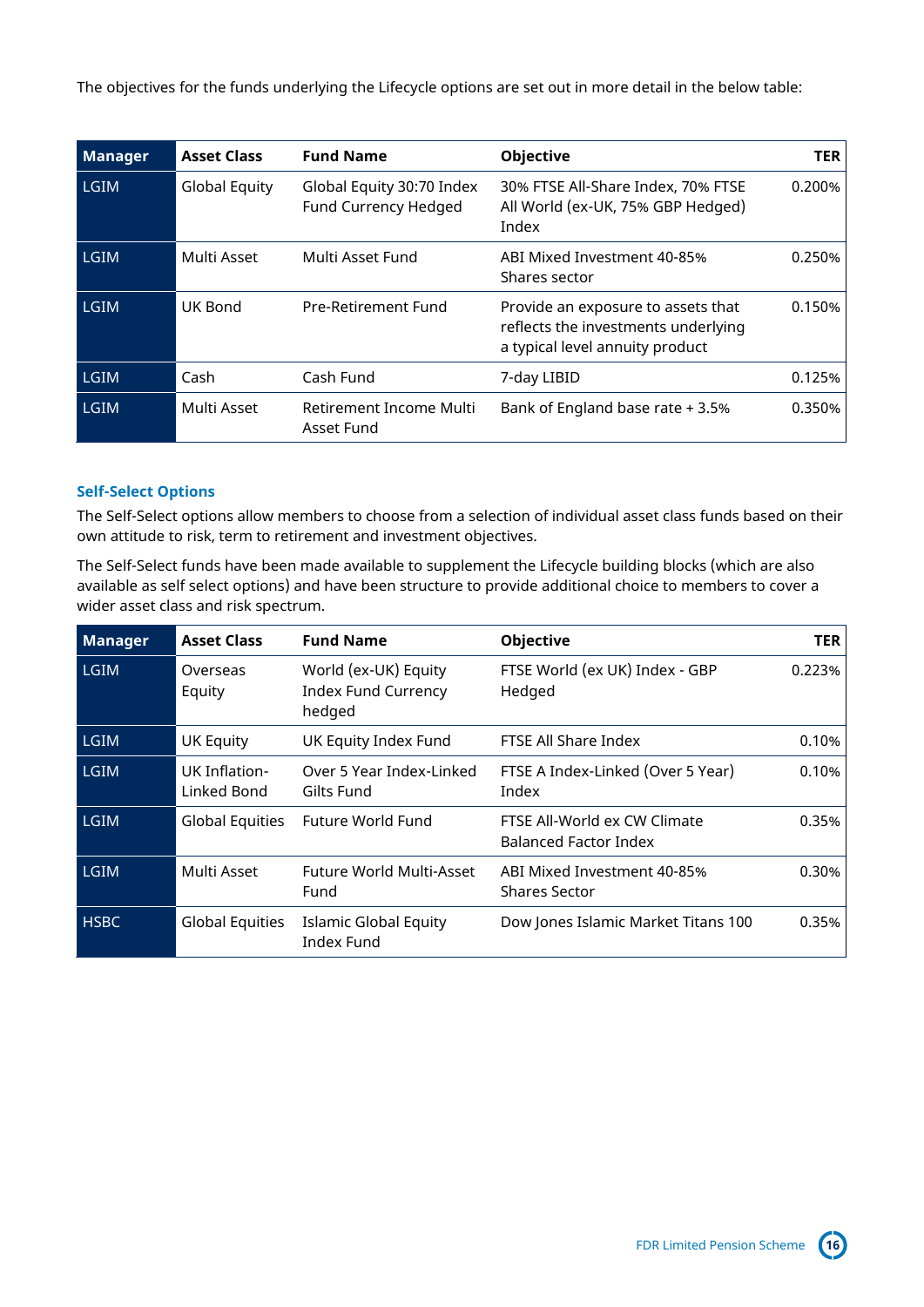#### <span id="page-16-0"></span>**Lifestyle Option (Default)**

| Age        | <b>LGIM Global</b><br><b>Equity</b>                        | <b>LGIM Multi Asset</b> | <b>LGIM Pre</b><br>Retirement | <b>LGIM Cash Fund</b> |
|------------|------------------------------------------------------------|-------------------------|-------------------------------|-----------------------|
|            |                                                            |                         |                               |                       |
| Appendix 2 | <u>(30:70)</u><br>Lifestyle Matrices<br><b>199%</b> (1996) |                         |                               |                       |
| 26         | 60%                                                        | 40%                     |                               |                       |
| 27         | 60%                                                        | 40%                     |                               |                       |
| 28         | 60%                                                        | 40%                     |                               |                       |
| 29         | 60%                                                        | 40%                     |                               |                       |
| 30         | 60%                                                        | 40%                     |                               |                       |
| 31         | 60%                                                        | 40%                     |                               |                       |
| 32         | 60%                                                        | 40%                     |                               |                       |
| 33         | 60%                                                        | 40%                     |                               |                       |
| 34         | 60%                                                        | 40%                     |                               |                       |
| 35         | 60%                                                        | 40%                     |                               |                       |
| 36         | 60%                                                        | 40%                     |                               |                       |
| 37         | 60%                                                        | 40%                     |                               |                       |
| 38         | 60%                                                        | 40%                     |                               |                       |
| 39         | 60%                                                        | 40%                     |                               |                       |
| 40         | 60%                                                        | 40%                     |                               |                       |
| 41         | 56%                                                        | 44%                     |                               |                       |
| 42         | 52%                                                        | 48%                     |                               |                       |
| 43         | 48%                                                        | 52%                     |                               |                       |
| 44         | 44%                                                        | 56%                     |                               |                       |
| 45         | 40%                                                        | 60%                     |                               |                       |
| 46         | 40%                                                        | 60%                     |                               |                       |
| 47         | 40%                                                        | 60%                     |                               |                       |
| 48         | 40%                                                        | 60%                     |                               |                       |
| 49         | 40%                                                        | 60%                     |                               |                       |
| 50         | 40%                                                        | 60%                     |                               |                       |
| 51         | 40%                                                        | 60%                     |                               |                       |
| 52         | 40%                                                        | 60%                     |                               |                       |
| 53         | 40%                                                        | 60%                     |                               |                       |
| 54         | 40%                                                        | 60%                     |                               |                       |
| 55         | 40%                                                        | 60%                     |                               |                       |
| 56         | 36.0%                                                      | 64%                     |                               |                       |
| 57         | 32.0%                                                      | 68%                     |                               |                       |
| 58         | 28.0%                                                      | 72%                     |                               |                       |
| 59         | 24.0%                                                      | 76%                     |                               |                       |

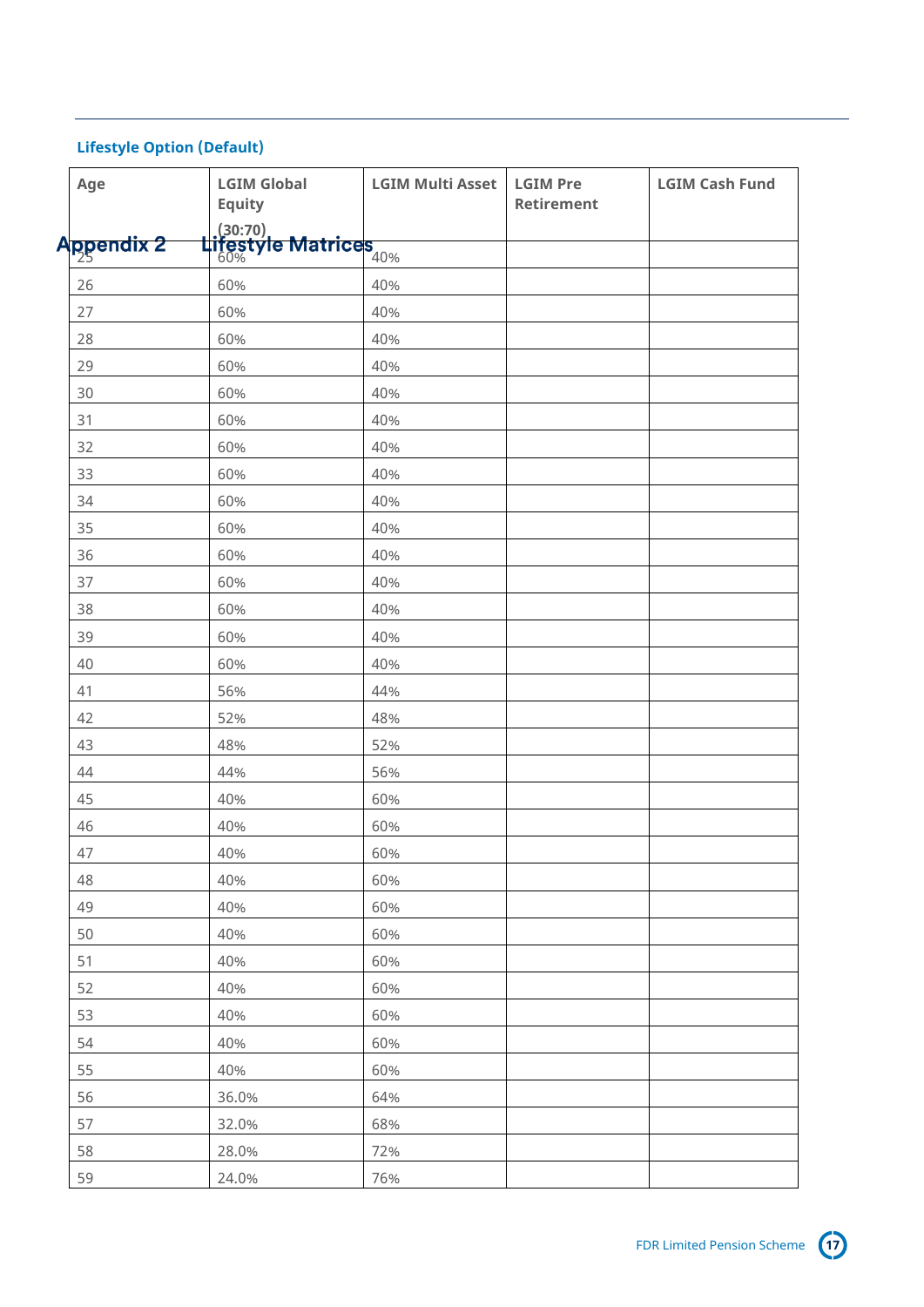| 60 | 20.0% | 80%    |       |        |
|----|-------|--------|-------|--------|
| 61 | 16.0% | 84%    |       |        |
| 62 | 12.0% | 88%    |       |        |
| 63 | 8.0%  | 71.17% | 12.5% | 8.33%  |
| 64 | 4.0%  | 54.33% | 25.0% | 16.67% |
| 65 |       | 37.5%  | 37.5% | 25.0%  |

#### **Lifecycle Option (Legacy)**

| Age | <b>LGIM Global</b><br><b>Equity</b> | <b>LGIM Multi Asset</b> | <b>LGIM Pre</b><br><b>Retirement</b> | <b>LGIM Cash Fund</b> |
|-----|-------------------------------------|-------------------------|--------------------------------------|-----------------------|
|     | (30:70)                             |                         |                                      |                       |
| 55  | 40%                                 | 60%                     |                                      |                       |
| 56  | 36.0%                               | 57.8%                   | 6.2%                                 |                       |
| 57  | 32.0%                               | 55.5%                   | 12.5%                                |                       |
| 58  | 28.0%                               | 53.3%                   | 18.8%                                |                       |
| 59  | 24.0%                               | 51.0%                   | 25.0%                                |                       |
| 60  | 20.0%                               | 48.8%                   | 31.3%                                |                       |
| 61  | 16.0%                               | 646.5%                  | 32.5%                                | 5.0%                  |
| 62  | 12.0%                               | 44.3%                   | 33.8%                                | 10.0%                 |
| 63  | 8.0%                                | 42.0%                   | 35.0%                                | 15.0%                 |
| 64  | 4.0%                                | 39.8%                   | 36.3%                                | 20.0%                 |
| 65  |                                     | 37.5%                   | 37.5%                                | 25.0%                 |

#### **Lifecycle Option (Cash)**

| <b>Years to Retirement</b> | <b>LGIM Multi Asset</b> | <b>LGIM Cash Fund</b> |
|----------------------------|-------------------------|-----------------------|
| 3 or more                  | 100%                    |                       |
|                            | 66.67%                  | 33.33%                |
|                            | 33.33%                  | 66.67%                |
|                            |                         | 100%                  |

#### **Lifecycle Option (Drawdown)**

| <b>Years to Retirement</b> | <b>LGIM Multi Asset</b> | <b>LGIM Retirement Income</b><br><b>Multi-Asset Fund</b> |
|----------------------------|-------------------------|----------------------------------------------------------|
| 3 or more                  | 100%                    |                                                          |
|                            | 66.67%                  | 33.33%                                                   |
|                            | 33.33%                  | 66.67%                                                   |
|                            |                         | 100%                                                     |